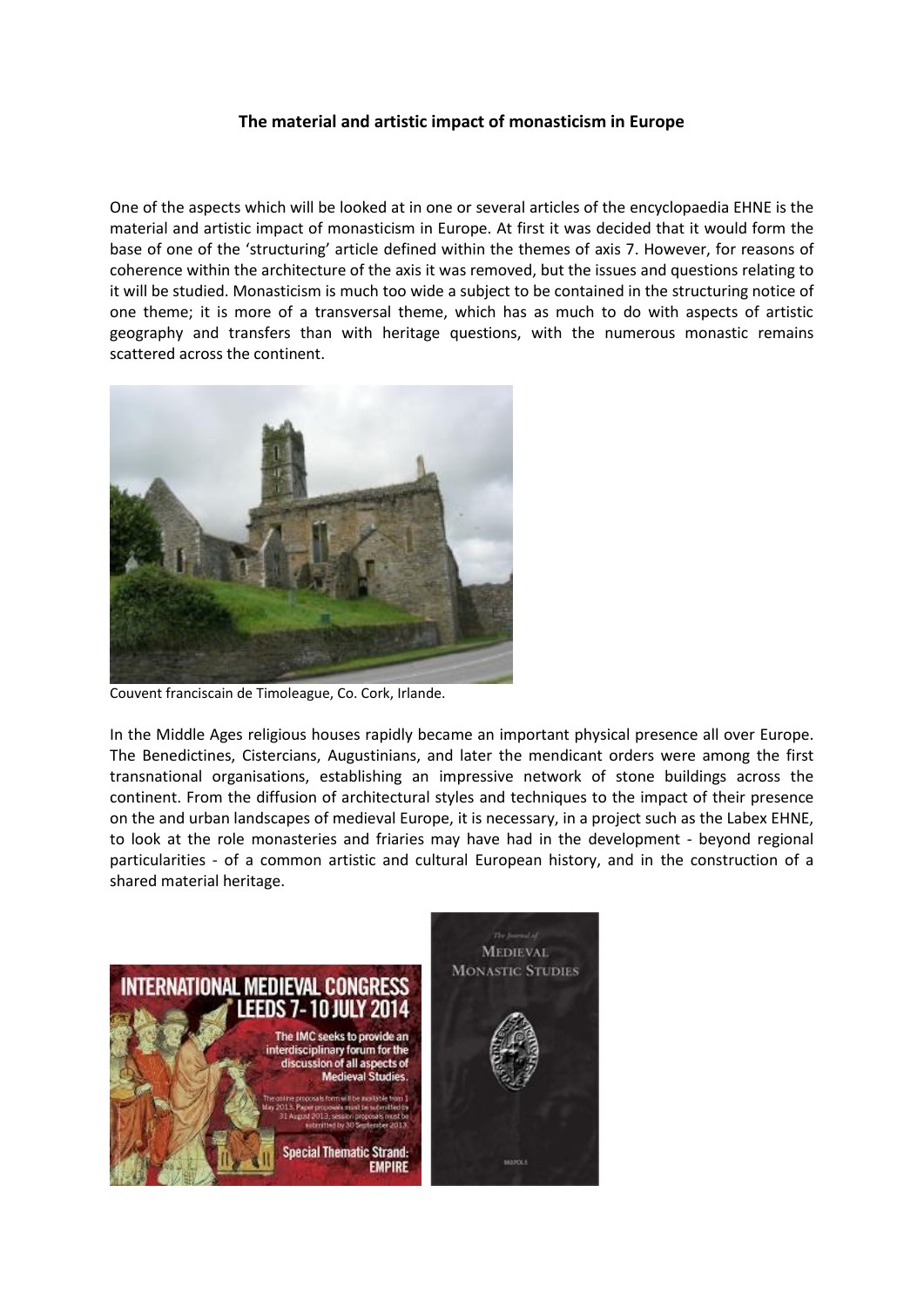In this perspective, a proposal for three sessions, around the theme of European monasticism and under the sponsorship of the *Journal of Medieval Monastic Studies* was successfully submitted for the International Medieval Congress, which will take place in Leeds from the 7<sup>th</sup> to the 10<sup>th</sup> July 2014. The first two sessions, prepared by Leonie Silberer of the *Institut für Europäische Kunstgeschichte, Ruprecht-Karls-Universität Heidelberg* and myself, will deal in particular with the theme of the material and artistic impact of the religious orders in the Middle-Ages. The first session, to which we will both participate, is entitled "Negotiating Monastic Space, I: Monasteries in the Landscape". In my paper "The Material Impact of Monasticism in Europe, 10th-15th Centuries: Architecture and Landscape context", I will present an overview of the questions relating to this theme. In "Spaces of Secular Power and Patronage in Franciscan Friaries", Leonie Silberer will attempt to localize the material presence of benefactors within Franciscan friaries. Finally Niamh NicGhabhann, of the Irish World Academy of Music & Dance, University of Limerick, will discuss the different interpretations of medieval, monastic and mendicant ruins in 19<sup>th</sup> century Ireland in "Ruins in the Landscape: Different Views from 19th-Century Ireland", interpretations that manifested themselves through the use of these buildings and the manipulation of the landscape around them.



"Franciscan Abbey with Manor House in the Distance", Plate 20, Memorials of Adare Manor.

The second session is entitled "Negotiating Monastic Space, II: Monasteries and Material Culture". In "Frames and Thresholds: Franciscan Friaries in Ireland and the Imagery of Transition Spaces", Malgorzata Krasnodebska-D'Aughton, of the School of History, University College Cork, will analyse transition spaces in Franciscan friaries through the iconography that survives there, especially between choir and nave. Celia Haller, PhD student at the *Institut für Europäische Kunstgeschichte, Universität Heidelberg*, will attempt in her paper "Late Gothic Architectural Changes at the Cistercian Monastery of Maulbronn" to place these changes within the regional and stylistic context of the time, and within that of the ecclesiastical and secular powers. Finally Keith Smith from the Discovery Programme, Dublin, will present in "Politics, practicality and patronage: secular benefaction and protection of mendicant houses in Ireland" what we can learn from the material culture of mendicant friaries about their benefactors.